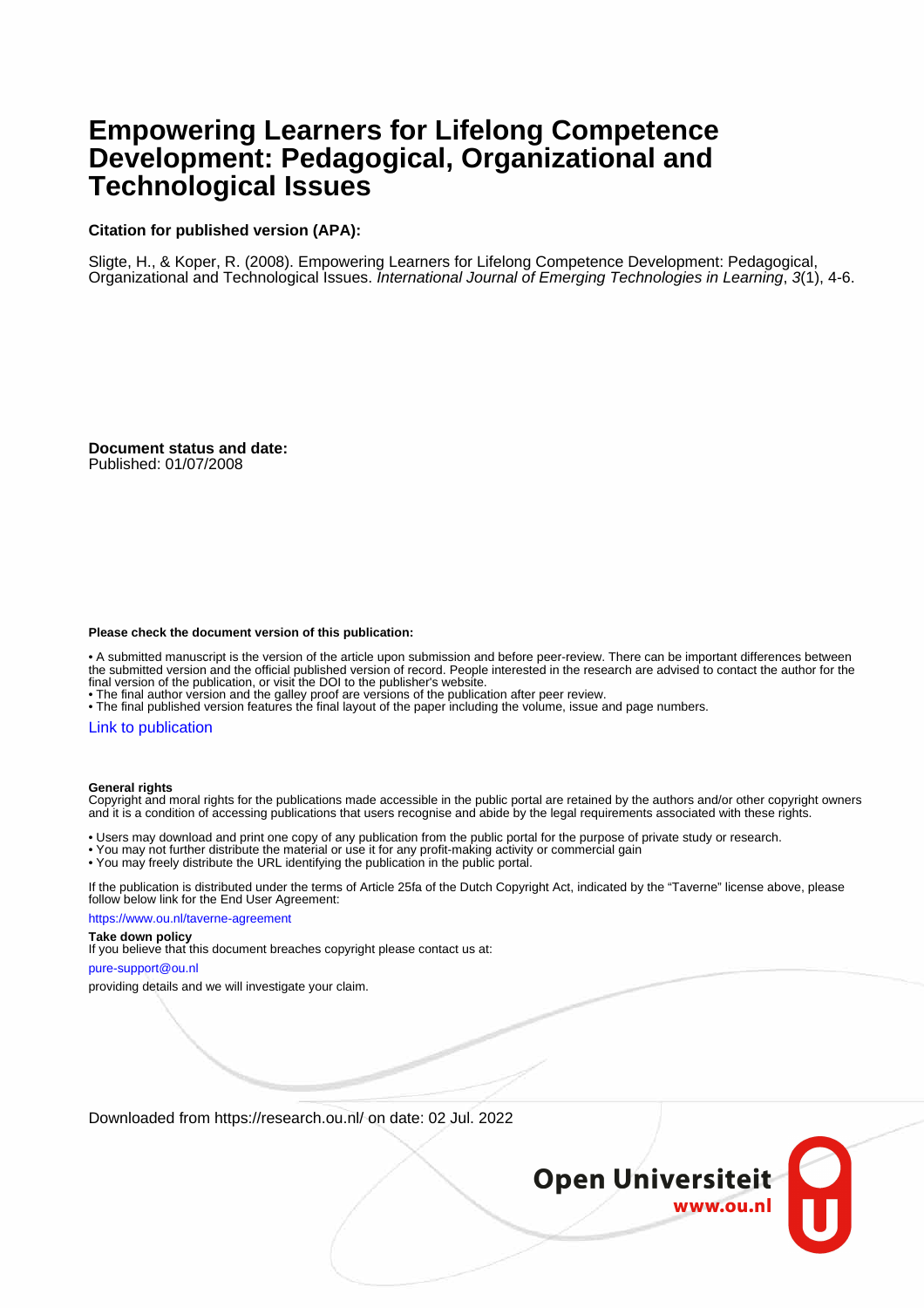# Empowering Learners for Lifelong Competence Development: Pedagogical, Organizational and Technological Issues

Henk Sligte<sup>1</sup> and Rob Koper<sup>2</sup> Henk Sligte<sup>1</sup> and Rob Koper<sup>2</sup><br><sup>1</sup> University of Amsterdam, The Netherlands <sup>2</sup> Open University, The Netherlands

*Abstract***—This guest editorial introduces the TEN-Competence project in the framework of which eleven papers are published in this issue of iJET. The core concepts of competence and of lifelong competence development are elaborated. A short introduction to the papers is given.** 

*Index Terms***—Lifelong competence development, integrated architecture, pilots and practices, group learning and interaction, assessment.** 

# I. INTRODUCTION

Early April 2008 an Open Workshop was organized by the EU 6th Framework Integrated Project TENCompetence [1]. The objective of the workshop was to identify and analyze current research and technologies in the fields that provide design guidelines and evidence for powerful interfaces, interaction and navigation support, in relationship to competence development opportunities for individual learners, teams and organizations. The focus was especially on open source infrastructures that contain the services to (further) develop competences.

For the workshop short papers were invited and accepted after a peer review process. About half of these papers were written on the basis of work in progress within the TENCompetence project, the other half reported on other research, trends and practical experiences in this rapidly growing field of support for lifelong learning.

As a follow-up to the workshop the presenters were invited to submit full papers that underwent a more rigorous review process. The result can be found in this issue of the International Journal of Emerging Technologies in Learning.

# II. TENCOMPETENCE

The European Network for Lifelong Competence Development (TENCompetence) is a four-year integrated project (2005-2009) that is co-funded by the European Commission in the framework of the Information Society Technologies program. The project aims at the development of a technical, educational and organizational infrastructure for lifelong competence development. This infrastructure is composed of open-source, standards-based, sustainable and innovative technology. Through the infrastructure resources for learning become available, varying in scope, size and complexity, in combination with access to learning communities of actors. With this freely available infrastructure the European Union aims to boost the European ambitions of the Knowledge Society, by providing all European citizens, small and medium enterprises and other organizations easy access to facilities that enable the lifelong development of competencies and expertise in the various occupations and fields of knowledge.

TENCompetence is a research and technology development project. More specific it deals with RTD on innovative models, methods and technologies for the creation, storage, use, and exchange of:

- knowledge resources;
- learning activities and units of learning;
- competence development programs; and
- networks for lifelong competence development.

The relationship between the four areas is depicted in Figure 1.



Figure 1. Areas of RTD

The integration of these activities is done by specifying requirements and analyzing the integrated system, by the technical design and implementation of the infrastructure, and evidently by research pilots in which the integrated system is validated in real-life contexts. Valorization takes place through training and through dissemination and exploitation.

The whole project is guided by core concepts on competence and lifelong competence development from which the course of the different RTD activities is derived.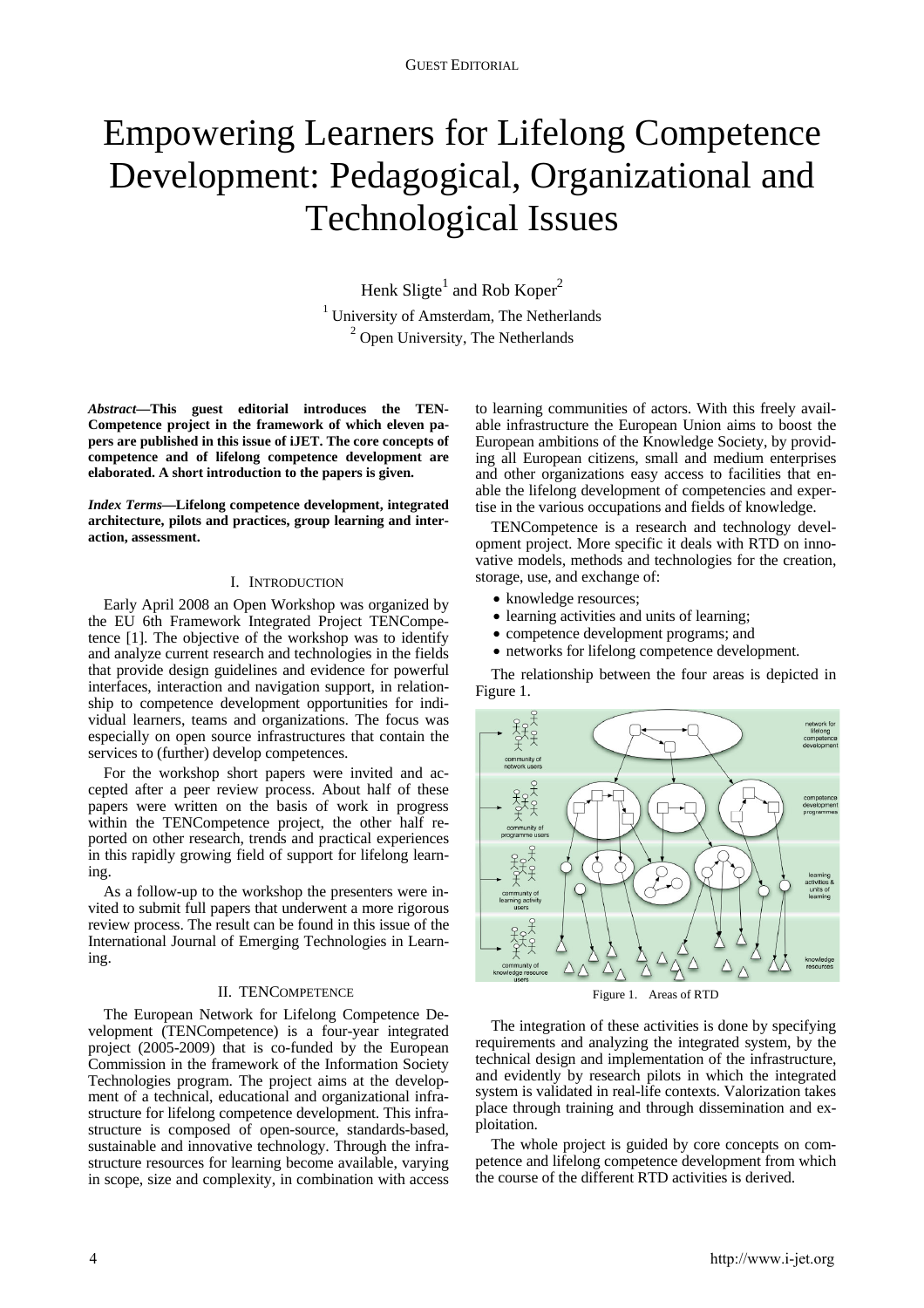# III. LIFELONG COMPETENCE DEVELOPMENT

In this section the reader of this special issue is introduced to the core concepts: competence and lifelong competence development. The TENCompetence project is directed at the development of personal abilities or competences to support employability and personal growth in our modern knowledge society. The trend in our society is that jobs change very fast, with an effect on employability of people. Multiple jobs, functions and roles demand flexibility. In addition many different real or virtual social communities exist and emerge, necessitating persons to have multiple roles and identities. The increased complexity of tasks demands expertise at a higher level and skills to work in multidisciplinary teams for the accomplishment of tasks. The expertise will have to be adaptable instead of routine based [2]. Persons should be able to take up new tasks or roles and to adapt as quickly as possible to new situations, and thus to keep on learning.

All of the above forms a challenge for the organization of our educational infrastructure. More and more learning during life is of an informal or non-formal nature [3]. Also, a modern society needs to provide their citizens with high quality jobs and sufficient free time to develop personal skills and social relationships that are not work related, but of importance for the quality of life.

There are at least two key issues to be taken up in order to facilitate lifelong competence development.

First of all, we should overcome the barriers to lifelong learning. Longworth [4] summarizes the barriers to lifelong learning as follows:

- 1.Poor family culture of learning, low aspiration, low self-esteem, bad childhood experience of learning (mental barriers).
- 2.Lack of finance to participate and lack of study facilities at home (financial barriers).
- 3.Distance to educational provision for a large number of students (access barriers).
- 4.Learning provision which is not geared to the needs and characteristics of lifelong learners and does not sufficiently take into account the individual differences and circumstances of learners during life (learning design barriers).
- 5.Learning providers who supply information which is inadequate in attracting people to learning and fail to ensure that people have access to good-quality advice about learning opportunities throughout their lives (information barriers).

A second issue is that we should stimulate the exchange of knowledge and experience in (the by nature distributed) professional communities. There are still many professional areas that do not have the means for more informal knowledge exchange, and, like modern guilds, help novices to become experts by natural, contextualized means of guidance at the workplace. Professional communities should be stimulated to give access to information, discussions and actual work in virtual communities open to interested parties. In addition to this informal knowledge exchange, also offerings of courses and events that match the needs of the knowledge worker should be realized.

As a consequence of these two issues we need to revise the structures we provide for learning and assessment. It also changes our perception towards learning fundamentally. In the traditional view, learning is separated from working and living. Learning is perceived as something that you do in schools or universities. A teacher is leading you into learning. This leads to the provision of standard career facilities in our society: a person starts to follow primary, secondary, post-secondary education. When a professional starting qualification is attained one starts to work, build a career and sometimes some training courses are followed. This model should be revised fundamentally to keep up with the current developments in learning technologies and the demands of our society. We need a vision of learning, where learning is back where it should be: as an integral part of our whole life, just like eating, drinking and breathing. We cannot stop learning and due to the ever changing job demands, the new people we meet, the new technologies and products that are introduced, and the availability of a huge amount of open content, we are heading into the direction that second and third career paths are developing, comparable with the self-made man in the past. However, in the past these self-made men and women were rare, only with a strong motivation and devotion they were able to attain good careers. To facilitate the knowledge society we should provide services for everyone to become a self-made human. Examples of these services are:

- Assessment services that are able to assess prior informal learning and experience (APL).
- Tools like ePortfolios that provide a basis for selfreflection and the generation of CVs.
- Services that help you with the creation of feasible and efficient personal development plans.
- Services that help communities to exchange knowledge and experience and to work and learn together
- Services that provide support during learning.

All these services should be available through Internet and/or mobile devices to allow integrating them in the context of use.

This special issue addresses research into many of these different aspects: means to setup communities, new ways of assessment, flexible training of professionals, adaptive learning designs and the exchange of multimedia knowledge resources.

# IV. THE PAPERS IN THIS ISSUE

In this section we will shortly introduce the eleven papers of this special issue. Six papers report on the work in progress within the TENCompetence project, five describe work done elsewhere. Altogether they form a mix of research papers, descriptions of practical experiences and trends, and more technical papers. The papers are ordered as follows. First four papers describe the development of integrated architectures, then two papers deal with group learning and group interaction. The third section contains three papers in which pilots and practices are central. Finally two papers address the issue of assessment.

# *A. The Integrated Architecture*

The paper of Holtham & Rich provides an architecture for a large scale informal e-learning network. They conclude that it became clear that besides informal learning such a network should combine informal learning with formal learning elements.

The paper of Masson, MacNeill, Murphy and Ross provides a method to make teachers more aware of the learn